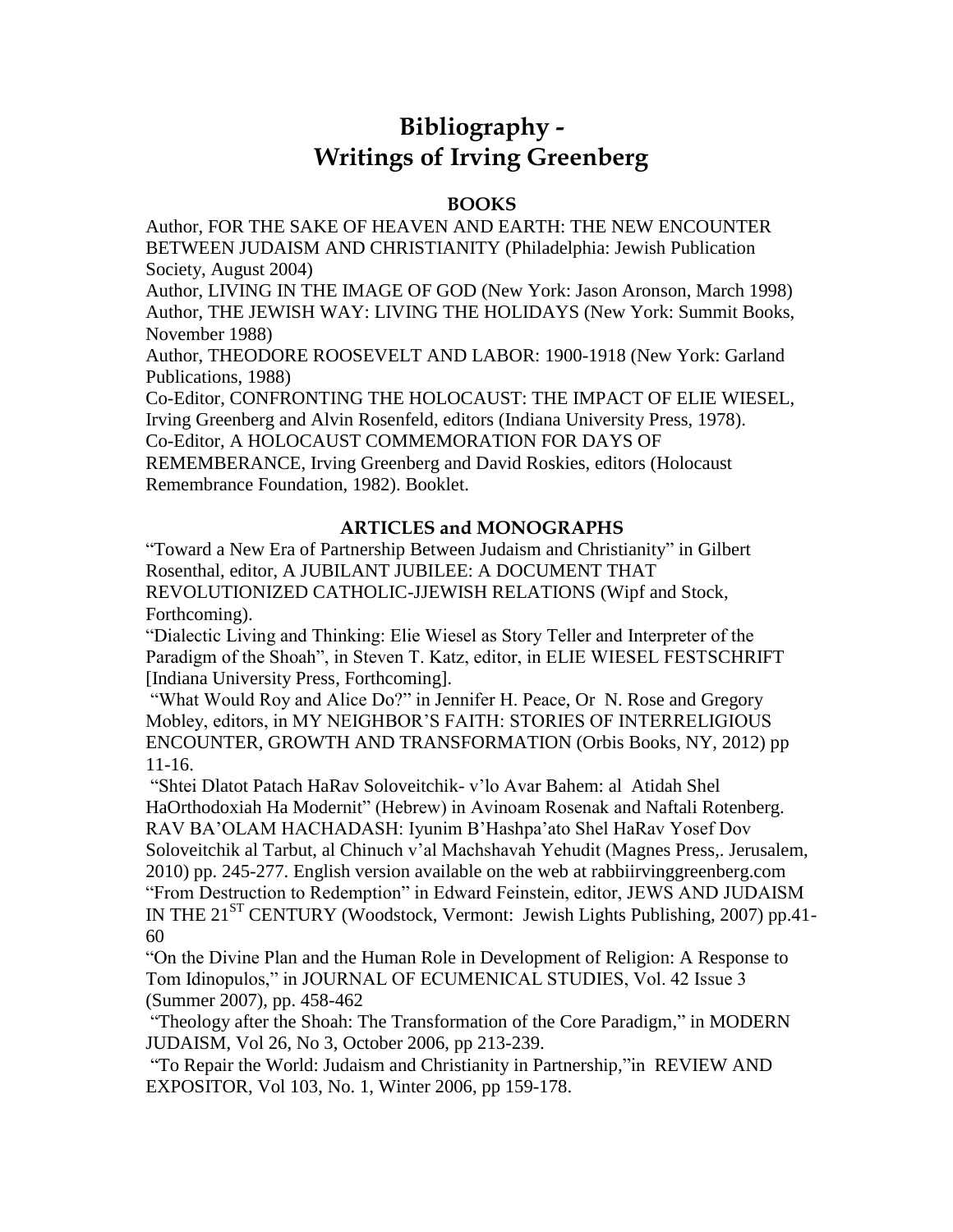"Judaism and Modernity: Realigning the Two Worlds" in Perspectives on Jewish Education, IV (Lookstein Center, Bar Ilan University) n.d. [2006] pp 11-48.

"Religion as a Force for Reconciliation and Peace: A Jewish Analysis in James L. Heft, editor, in BEYOND VIOLENCE: RELIGIOUS SOURCES OF SOCIAL

TRANSFORMATION IN JUDAISM, CHRISTIANITY AND ISLAM (New York: Fordham University Press, 2004), pp.88-112

"Grounding Democracy in Reverence for Life: A View from Judaism" in Alan Race and Ingrid Shafer, editors, in RELIGIONS IN DIALOGUE: FROM THEOCRACY TO DEMOCRACY (England: Ashgate, 2002), pp. 29-35

"Judaism, Christianity, & Partnership After the Twentieth Century" in Tikva Frymer-Kensky, David Novak, Peter Ochs, David Fox Sandmel & Michael A Signer, editors, in CHRISTIANITY IN JEWISH TERMS (Boulder, Colorado: Westview Press, 2000) pp.25-36.

"Judaism & Christianity: Covenants of Redemption" in Tikva Frymer-Kensky, David Novak, Peter Ochs, David Fox Sandmel & Michael A. Signer, editors, in

CHRISTIANITY IN JEWISH TERMS (Boulder, Colorado: Westview Press, 2000) pp. 141-158

"Pluralism and Partnership" in International Council of Christians and Jews, Unity Without Uniformity: The Challenge of Pluralism, Martin Buberhouse Publication Number 26 (Spring, 1999), pp. 68-81

"Jewish Denominationalism Meets The Open Society" in Marjorie Garber & Rebecca L. Walkowitz, editors, ONE NATION UNDER GOD (Routledge, 1999),pp. 32-59 "Seeking the Religious Roots of Pluralism" in JOURNAL OF ECUMENICAL

STUDIES, voL.34, no. 3 (Summer, 1997), pp. 385-94

"Covenantal Pluralism" in JOURNAL OF ECUMENICAL STUDIES, vol. 34, no. 3 (Summer 1997), pp. 425-36

"Yitzhak Rabin and the Ethic of Jewish Power" PERSPECTIVES (National Jewish Center for Learning and Leadership, 1995)

"The Ethics of Jewish Power" (abridged version) in Elliot N. Dorff and Louis E. Newman, CONTEMPORARY JEWISH ETHICS AND MORALITY, A READER (Oxford University Press, 1995), p. 403- 422

"Judaism and Christianity: Their Respective Roles in the Divine Strategy of Redemption," in Eugene J. Fisher, editor, VISIONS OF THE OTHER, Jewish and Christian Theologians Assess the Dialogue (Mahwah, NJ:Paulist Press, 1994), p. 7-27 "The Dialectics of Power: Reflections in light of the Holocaust," in Daniel Landes, editor, CONFRONTING OMNICIDE JEWISH REFLECTIONS ON WEAPONS OF

MASS DESTRUCTION (NJ: Jason Aronson Inc. 1991), pp. 12-35.

"The Ethics of Jewish Power," in R.R. Reuther and M.W. Ellis, BEYOND OCCUPATION: AMERICAN JEWISH, CHRISTIAN AND PALESTINIAN VOICES

OF PEACE"(Beacon Press, 1990), p. 22-64

"The Challenge to the Jewish Community: Religion, Life and the State of Israel," in Yehuda Bauer, editor, REMEMBERING FOR THE FUTURE (Oxford: Pergamon Press, 1989), pp. 2903-2930

"Will there be one Jewish People by the year 2000? Further Reflections," in Steven M. Cohen, editor, CONFLICT OR COOPERATION: PAPERS ON JEWISH UNITY (New York: AJC, 1989), pp. 9-18.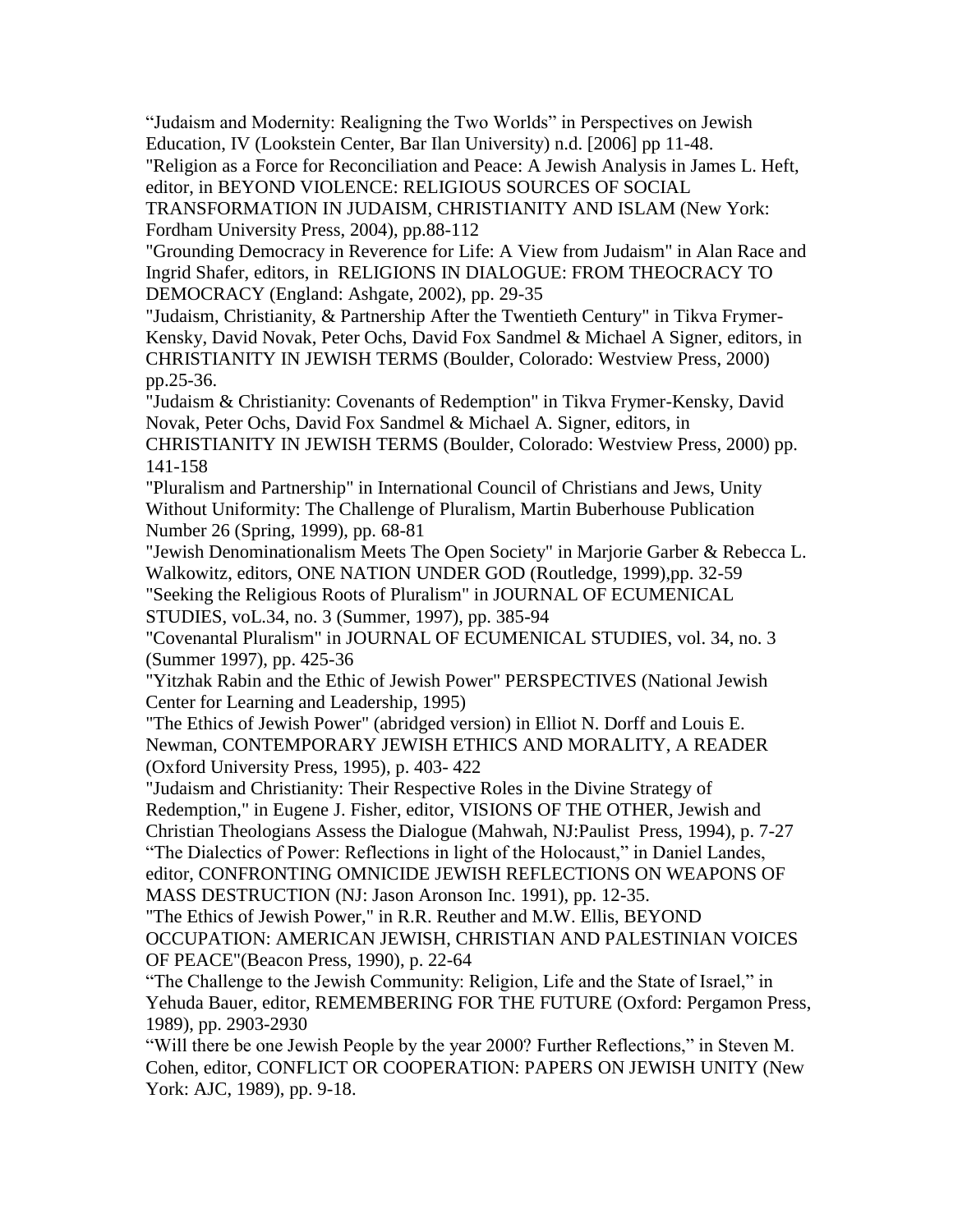"Toward a Principled Pluralism," in Ronald Kronish, editor, TOWARDS THE TWENTY FIRST CENTURY: JUDAISM AND THE JEWISH PEOPLE IN ISRAEL AND AMERICA (KTAV Publishing, 1988), p. 183-205 (printed from CLAL PERSPECTIVES, 1986)

"Land, People, and Faith: A Dialectical Theology" (with Blu Greenberg) in Joseph A. Edelheit, editor, THE LIFE OF COVENANT: THE CHALLENGE OF

CONTEMPORARY JUDAISM [ESSAYS IN HONOR OF HERMAN E.

SCHAALMAN] (Spertus College of Judaica Press, 1986) pp 61 – 76.

"Toward a Covenantal Ethic of Medicine" in Levi Meier, editor, JEWISH VALUES IN BIOETHICS (New York: Human Sciences Press, 1986), p. 124-149

"The Relationship of Judaism and Christianity: Toward a New Organic Model" in Eugene Fisher, James Rudin, and Marc Tanenbaum, editors, TWENTY YEARS OF JEWISH/CATHOLIC RELATIONS (New York:Paulist Press, 1986) p. 191-211

"Will There Be One Jewish People By the Year 2000" in PERSPECTIVES (National Jewish Center for Learning and Leadership, June 1985)

"Religious Values after the Holocaust: A Jewish View," in Abraham J. Peck, editor, JEWS AND CHRISTIANS AFTER THE HOLOCAUST (Philadelphia: Fortress Press, 1982), pp. 63-86.

"Teaching of the Holocaust," in Bernard Rosenberg and Ernest Goldstein, CREATORS AND DISTURBERS REMINISCENCES BY JEWISH INTELLECTUALS (New York: Columbia University Press, 1982), pp. 227-233.

"Voluntary Covenant" in PERSPECTIVES (National Jewish Center for Learning and Leadership, October 1982)

"The Third Great Cycle of Jewish History" in PERSPECTIVES (National Jewish Center for Learning and Leadership, September 1981)

"The Third Era of Jewish History: Power and Politics" in PERSPECTIVES (National Jewish Center for Learning and Leadership, 1980)

"New Revelation and New Patterns in the Relationship of Judaism and Christianity" in JOURNAL OF ECUMENICAL STUDIES, vol. 16, no. 2 (Spring 1979), pp. 249-67 "Orthodox Judaism and the Holocaust," GESHER, no.7 (1979), pp. 55-82

"From Modernity to Post-Modernity: Community and the Revitalization of Traditional Religion," RELIGIOUS EDUCATION, vol. 73, no. 4 (1978), pp. 449-469.

"Cloud of Smoke, Pillar of Fire: Judaism, Christianity and Modernity After the Holocaust" in Eva Fleischner, editor, AUSCHWITZ: BEGINNING OF A NEW ERA? (New York: KTAV, 1977), pp. 7-55, 441-6

"The Interaction of Israel and American Jewry After the Holocaust" in Moshe Davis, editor, WORLD JEWRY AND THE STATE OF ISRAEL (New York: Arno Press, 1977), pp. 259-82

"Historical Events & Religious Change" in Stanley, Kazan and Nathaniel Stampfer, editors, PERSPECTIVES IN JEWISH LEARNING, vol. 1 (Chicago: Spertus College Press, 1977), pp.43-63

"The End of Emancipation" in CONSERVATIVE JUDAISM, vol. xxx, no. 4 (Summer 1976), pp.47-63

"Interpreting the Holocaust for Future Generations" in INTERPRETING THE HOLOCAUST FOR FUTURE GENERATIONS: PROCEEDINGS OF A SYMPOSIUM (Memorial Foundation for Jewish Culture, New York: 1975), pp.18-40